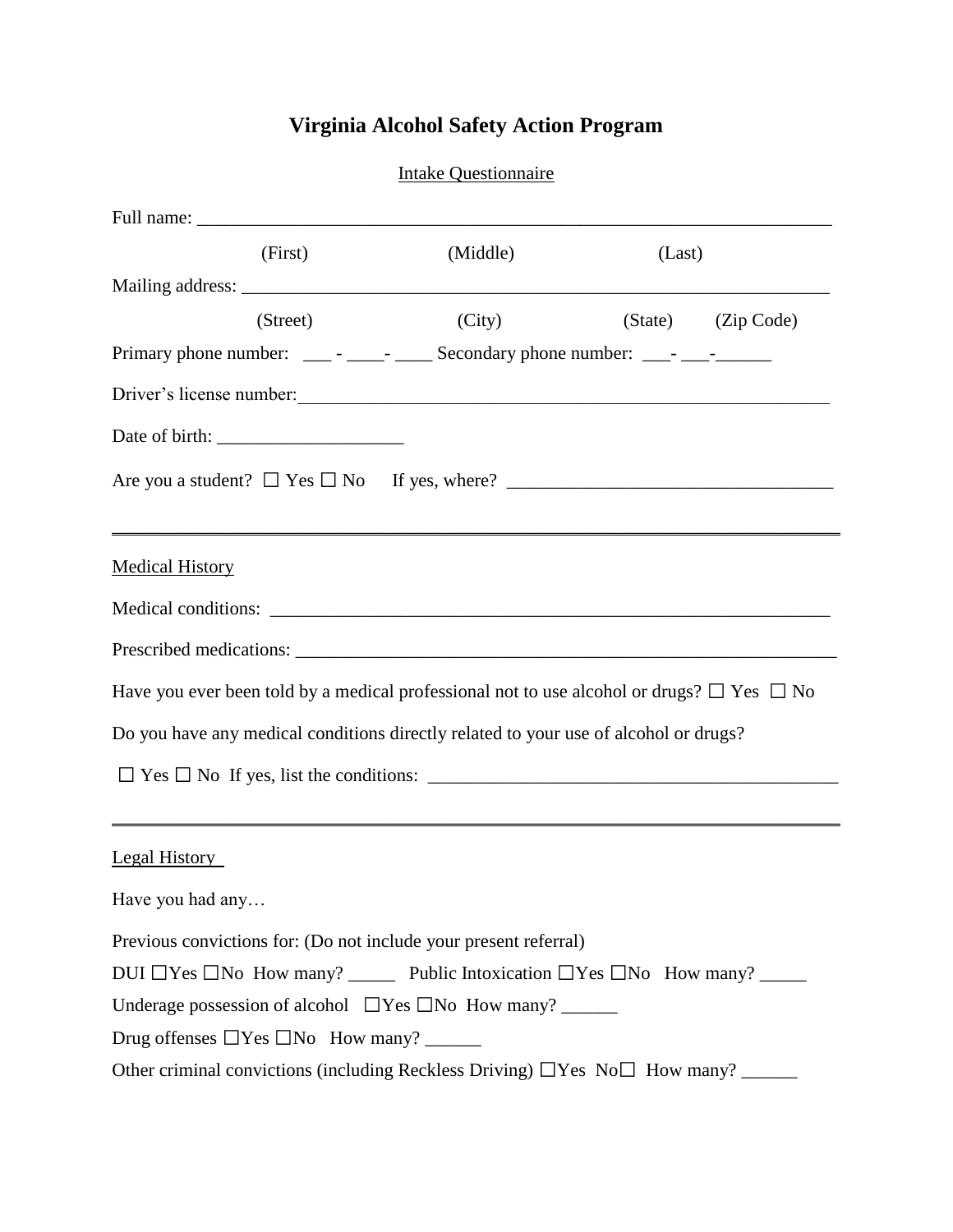## List convictions:

| Do you have any pending charges? $\Box$ Yes $\Box$ No How many? _______                                                                                    |
|------------------------------------------------------------------------------------------------------------------------------------------------------------|
| Are you currently on probation with any other agency? $\Box$ Yes $\Box$ No                                                                                 |
|                                                                                                                                                            |
|                                                                                                                                                            |
| <u> 1989 - Jan James James James James James James James James James James James James James James James James J</u><br><b>About Your Current Referral</b> |
|                                                                                                                                                            |
|                                                                                                                                                            |
|                                                                                                                                                            |
|                                                                                                                                                            |
|                                                                                                                                                            |
| What alcoholic beverages and/or other drugs were you using on the day of your arrest?                                                                      |
|                                                                                                                                                            |
|                                                                                                                                                            |
| Did you have an accident that day? $\Box$ Yes $\Box$ No Were there any injuries? $\Box$ Yes $\Box$ No                                                      |
| What was your BAC at the time of arrest? ___________ Did you feel impaired? $\Box$ Yes $\Box$ No                                                           |
|                                                                                                                                                            |
| <b>Alcohol and Drug History</b>                                                                                                                            |
|                                                                                                                                                            |
| How much alcohol do you consume on those occasions? _____________________________                                                                          |
|                                                                                                                                                            |
|                                                                                                                                                            |
| Which drugs have you used within the last six months?                                                                                                      |
| $\Box$ Cocaine<br>$\Box$ Marijuana<br>$\Box$ Heroin<br>$\Box$ Amphetamines                                                                                 |
| Have you ever tried to quit?                                                                                                                               |